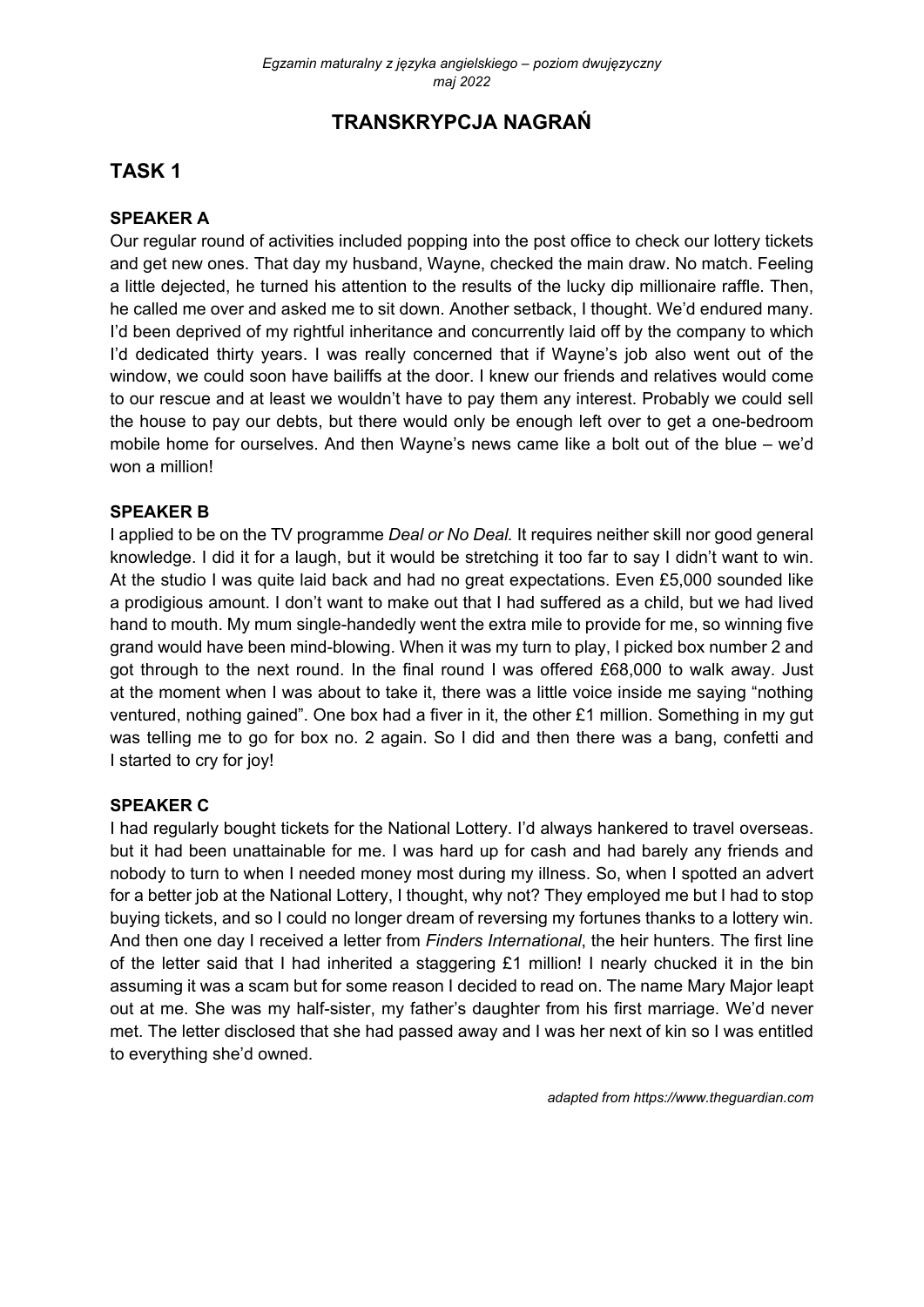# **TASK 2**

## **Text 1.**

#### *Woman:* **Today, I have Billy, a young entrepreneur, with me in the studio. Billy, how did your start-up come about?**

*Man:* It all kicked off in 2006 at my grandfather's home in Colorado, where my brother Nick and I were spending the spring vacation skiing. One day we were rummaging around in the attic. We were quite positive we'd come across something fun, like fireworks or some gadget or other. Our grandfather is mad about such things. And sure enough, we discovered a crate in the corner filled with cardboard boxes. The labels on the boxes said *Ski Klippers*. On each box there was a picture of a man on skis, with a parachute-like sail attached to his wrists and legs. We hurried downstairs, demanding to know from our grandfather what those *Ski Klippers* were.

#### *Woman:* **And?**

*Man:* At first he changed the subject but after a while he told us what they were and allowed us to try them out. So we climbed the nearest hill, put our skis on, attached the sails to our wrists and ankles, and began to ski down. It was absolutely breathtaking. Instead of sinking into the deep snow, as would normally have happened, the sails gave us lift and stability. The *Ski Klippers* enabled us to go straight down very steep and treacherous slopes and stay fully in control. Later, we found out that our grandfather had designed them way back in the 1960s. He thought he would try to sell a few, but then had other things to do, so he forgot all about them.

#### *Woman:* **So your grandfather was the stimulus …**

*Man:* Yes, he's been our inspiration from the start. Can you believe he's 83 now and still gets in 45 days of skiing every year? He's always combined a love for the outdoors with a passion for inventing things. As a boy, he attended this science club where they experimented with gunpowder and other explosives and made things that were genuinely risky to use like hot-air balloons and gliders. He's mellowed a little bit, especially with regard to dangerous materials, but he's still got that drive for innovation and trying new things out, and his example continues to encourage our creativity.

#### *Woman:* **So what was the next step in starting your business?**

- *Man:* Well, we tested a wide range of different prototypes for our own version of the *Ski Klippers* but then we concluded that the best design was what our grandfather had originally devised. We only enhanced it with cutting-edge materials. When more and more people wanted to use our sails, we gradually started thinking of patenting the invention. When you have a tangible product or idea, it can be easily poached or pre-empted by competitors. There are also all sorts of bureaucratic pitfalls you need to avoid when you start a new business. Someone put us in touch with a law firm that helps young entrepreneurs. They helped us to set up the company and to file for patents, trademarks and copyrights. With the legal aspects resolved, we were able to focus on sales and make our online presence grow. Without their support I'm not sure we would have got through all that successfully.
- *Woman:* **Billy, thanks a lot for being here today and giving us so much insight into creative entrepreneurship …**

*adapted from http://sporting-sails.com/press\_\_awards/legalzoom*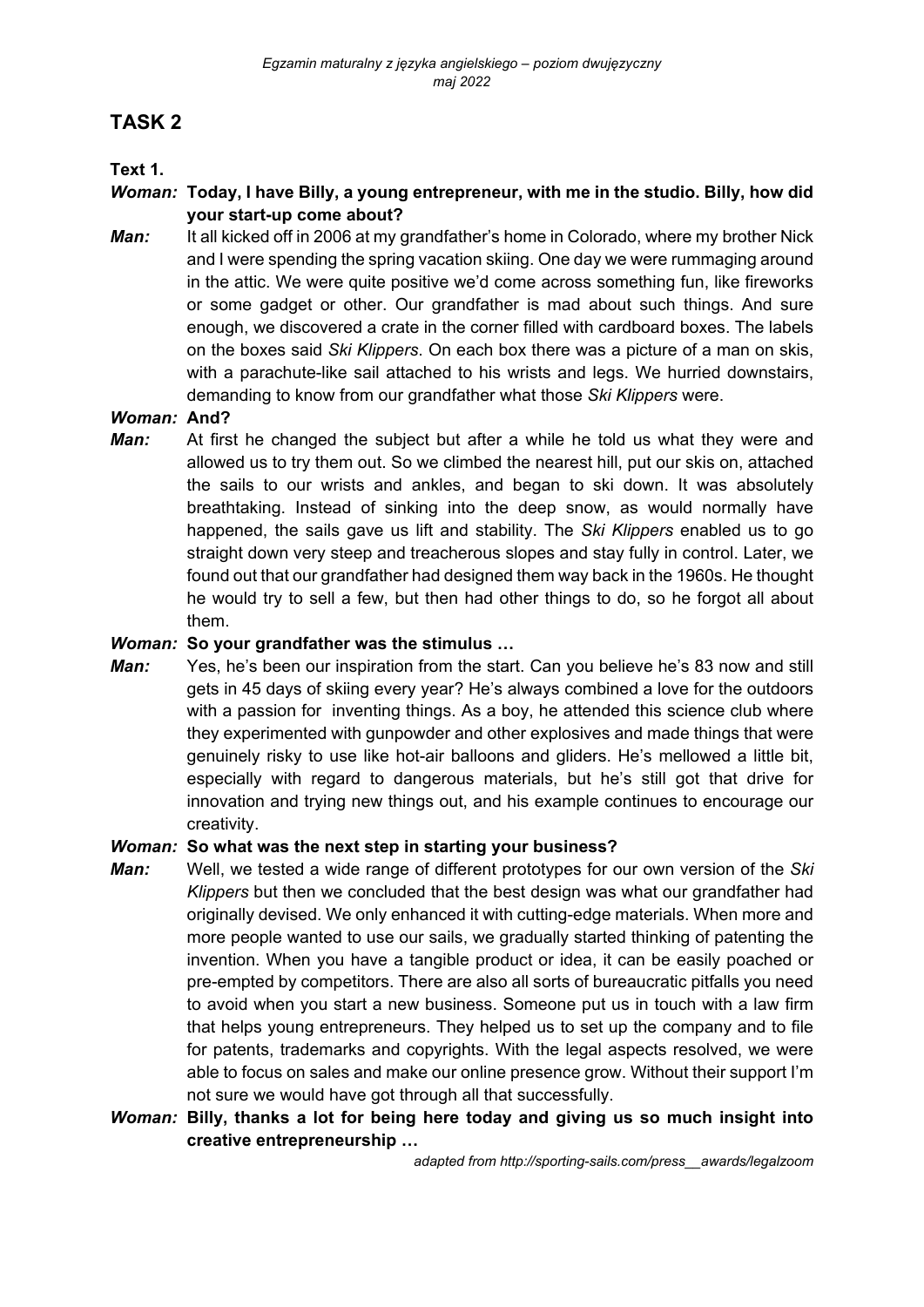## **Text 2.**

It's been three months since the ginger cat first walked into my life, strolling leisurely along the rural railway line that adjoins the house. I watched as it approached for the first time, and then disappeared into some bushes. I shrugged and carried on with my chores, not expecting to see it again. But just after sunrise the next day, it squeezed through the gate into the garden. Its visits at dawn continued like clockwork. If I attempted to get within 40 metres, it would simply turn on its heels and vanish. However, I did get close enough to see that the feline visitor was on the small side, and rather skinny. Its behaviour suggested it was either wild or a stray. It clearly needed a nourishing meal. There was some out-of-date tinned fish in the cupboard, so one evening I left a bit in an old bowl outside. In the morning, it was gone. Then I started leaving out table scraps. Every morning, no trace of them. Was the cat watching me, waiting in a hiding place somewhere for its bowl to be replenished? It certainly felt that way for the first month. I didn't notice at the time that the distance between us had halved and that the cat was gradually drawing me in.

For the next month the process continued. After having left out many more bowls of food I was permitted to approach the cat as close as two metres. At this distance I started to feel a little proprietorial. That's when the questions began. Was I now 'going steady' with this furry creature? Should I name it? But wouldn't naming it mean I was committing myself to feeding it forever? And how could I name it without knowing its sex. It's astonishing how tough it is to tell the difference between male and female cats. For the next five days, from my usual exclusion range, I tried to establish the cat's gender, however, I completely failed, so when I discovered from the internet that 90% of ginger cats are male, I decided to save myself time and energy and simply assumed that it was "it" was a "he".

The internet also provided a lot of information about cat care. Remarkably, in a world where online advice for just about every human ailment or symptom routinely claims an immediate "miracle cure", the advice for animals is generally more responsible, nearly always ending with: "Consult your vet." One Monday morning, I heard a miaow and spotted the cat in a nearby bush. He looked dreadful with his fur matted and one eye half-closed. Obviously he had been in a fight or had had some accident. I moved his bowl closer to him. The movement startled him and he ran away limping. However, later the same day, he returned with an unmistakable 'help me' look. I fed him, and for the first time he came inside. He eventually sat on one of the cushions. He was watchful but over the next few days allowed me to stroke his head gently. The next day I heard him purr for the first time. I knew he was on the road to recovery.

*adapted from https://www.theguardian.com*